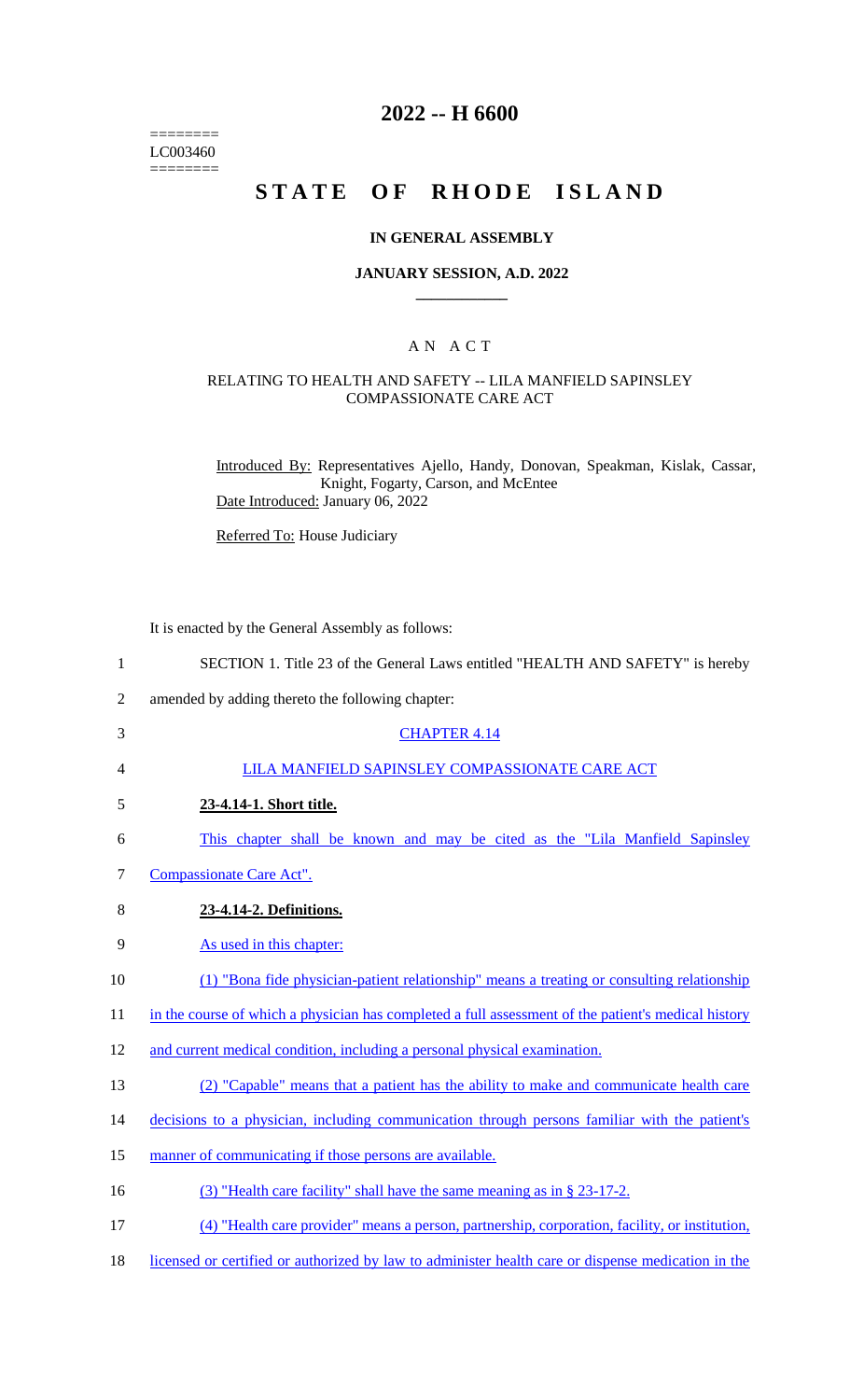1 ordinary course of business or practice of a profession. (5) "Impaired judgment" means that a person does not sufficiently understand or appreciate the relevant facts necessary to make an informed decision. (6) "Interested person" means: (i) The patient's physician; (ii) A person who knows that they are a relative of the patient by blood, civil marriage, 7 civil union, or adoption; 8 (iii) A person who knows that they would be entitled, upon the patient's death, to any portion of the estate or assets of the patient under any will or trust, by operation of law, or by 10 contract; or (iv) An owner, operator, or employee of a health care facility, nursing home, or residential care facility where the patient is receiving medical treatment or is a resident. (7) "Palliative care" shall have the same definition as in § 23-89-3. 14 (8) "Patient" means a person who is eighteen (18) years of age or older, a resident of Rhode 15 Island, and under the care of a physician. (9) "Physician" means an individual licensed to engage in the practice of medicine as defined in § 5-37-1. (10) "Terminal condition" means an incurable and irreversible disease which would, within 19 reasonable medical judgment, result in death within six (6) months or less. **23-4.14-3. Requirements for prescription and documentation - Immunity.** (a) A physician shall not be subject to any civil or criminal liability or professional 22 disciplinary action if the physician prescribes to a patient with a terminal condition medication to be self-administered for the purpose of hastening the patient's death and the physician affirms by 24 documenting in the patient's medical record that all of the following occurred: (1) The patient made an oral request to the physician in the physician's physical presence 26 to be prescribed medication to be self-administered for the purpose of hastening the patient's death. (2) No fewer than fifteen (15) days after the first oral request, the patient made a second 28 oral request to the physician in the physician's physical presence to be prescribed medication to be self-administered for the purpose of hastening the patient's death. (3) At the time of the second oral request, the physician offered the patient an opportunity to rescind the request. (4) The patient made a written request to be prescribed medication to be self-administered for the purpose of hastening the patient's death that was signed by the patient in the presence of two (2) or more subscribing witnesses at least one of whom is not an interested person as defined in §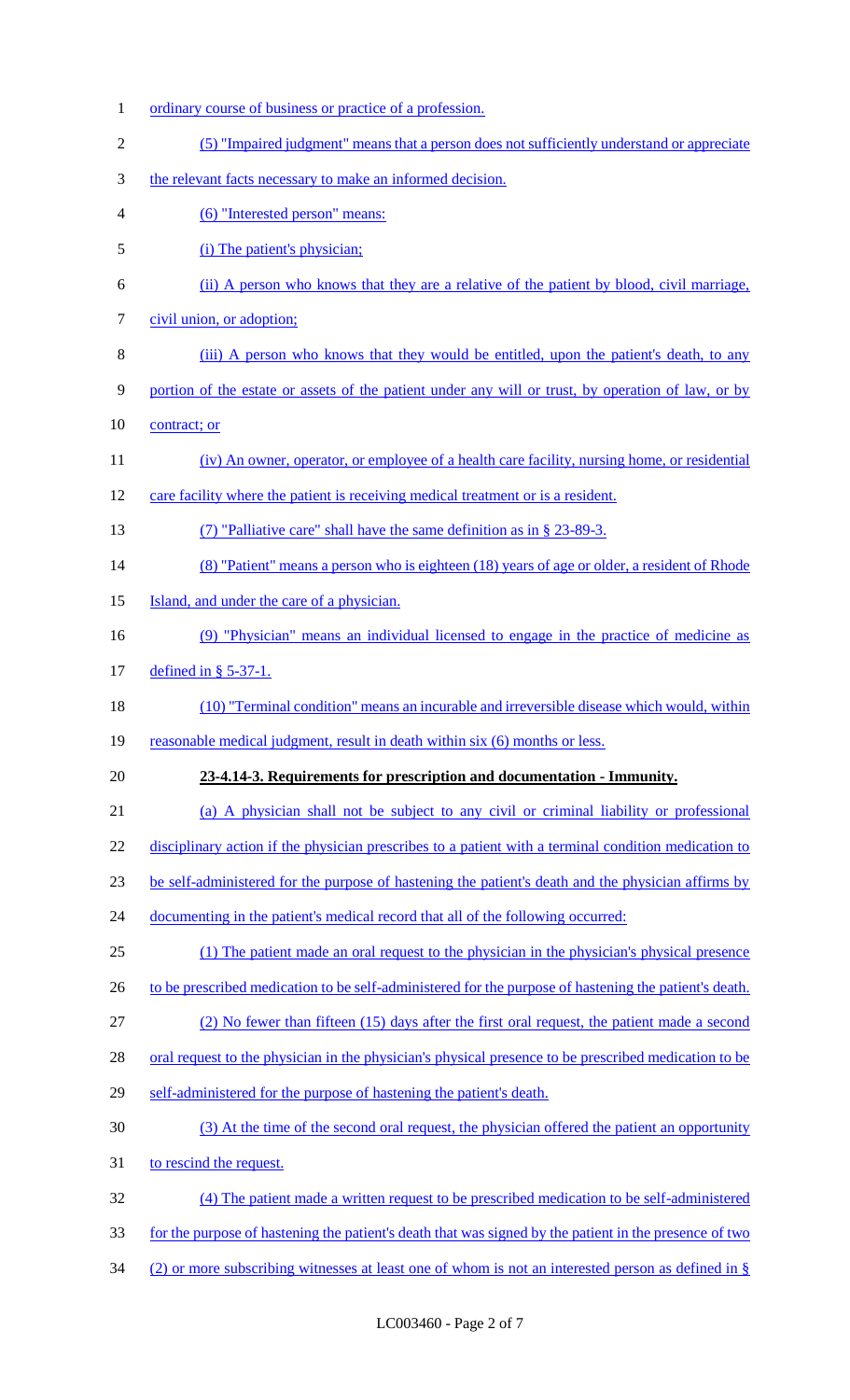- 1 23-4.14-2, who were at least eighteen (18) years of age, and who subscribed and attested that the
- 2 patient appeared to understand the nature of the document and to be free from duress or undue
- 3 influence at the time the request was signed.
- 4 (5) The physician determined that the patient:
- 5 (i) Was suffering a terminal condition, based on the physician's physical examination of
- 6 the patient and the physician's review of the patient's relevant medical records;
- 7 (ii) Was capable;
- 8 (iii) Was making an informed decision;
- 9 (iv) Had made a voluntary request for medication to hasten their death; and
- 10 (v) Was a Rhode Island resident.
- 11 (6) The physician informed the patient in person, both verbally and in writing, of all the
- 12 following:
- 13 (i) The patient's medical diagnosis;
- 14 (ii) The patient's prognosis, including an acknowledgement that the physician's prediction
- 15 of the patient's life expectancy was an estimate based on the physician's best medical judgment and
- 16 was not a guarantee of the actual time remaining in the patient's life, and that the patient could live
- 17 longer than the time predicted;
- 18 (iii) The range of treatment options appropriate for the patient and the patient's diagnosis;
- 19 (iv) If the patient was not enrolled or participating in hospice care, all feasible end-of-life
- 20 services, including palliative care, comfort care, hospice care, and pain control;
- 21 (v) The range of possible results, including potential risks associated with taking the
- 22 medication to be prescribed; and
- 23 (vi) The probable result of taking the medication to be prescribed.
- 24 (7) The physician referred the patient to a second physician for medical confirmation of
- 25 the diagnosis, prognosis, and a determination that the patient was capable, was acting voluntarily,
- 26 and had made an informed decision.
- 27 (8) The physician either verified that the patient did not have impaired judgment or referred
- 28 the patient for an evaluation by a psychiatrist, psychologist, or clinical social worker, licensed in
- 29 Rhode Island, for confirmation that the patient was capable and did not have impaired judgment.
- 30 (9) If applicable, the physician consulted with the patient's primary care physician with the
- 31 patient's consent.
- 32 (10) The physician informed the patient that the patient may rescind the request at any time 33 and in any manner and offered the patient an opportunity to rescind after the patient's second oral
- 34 request.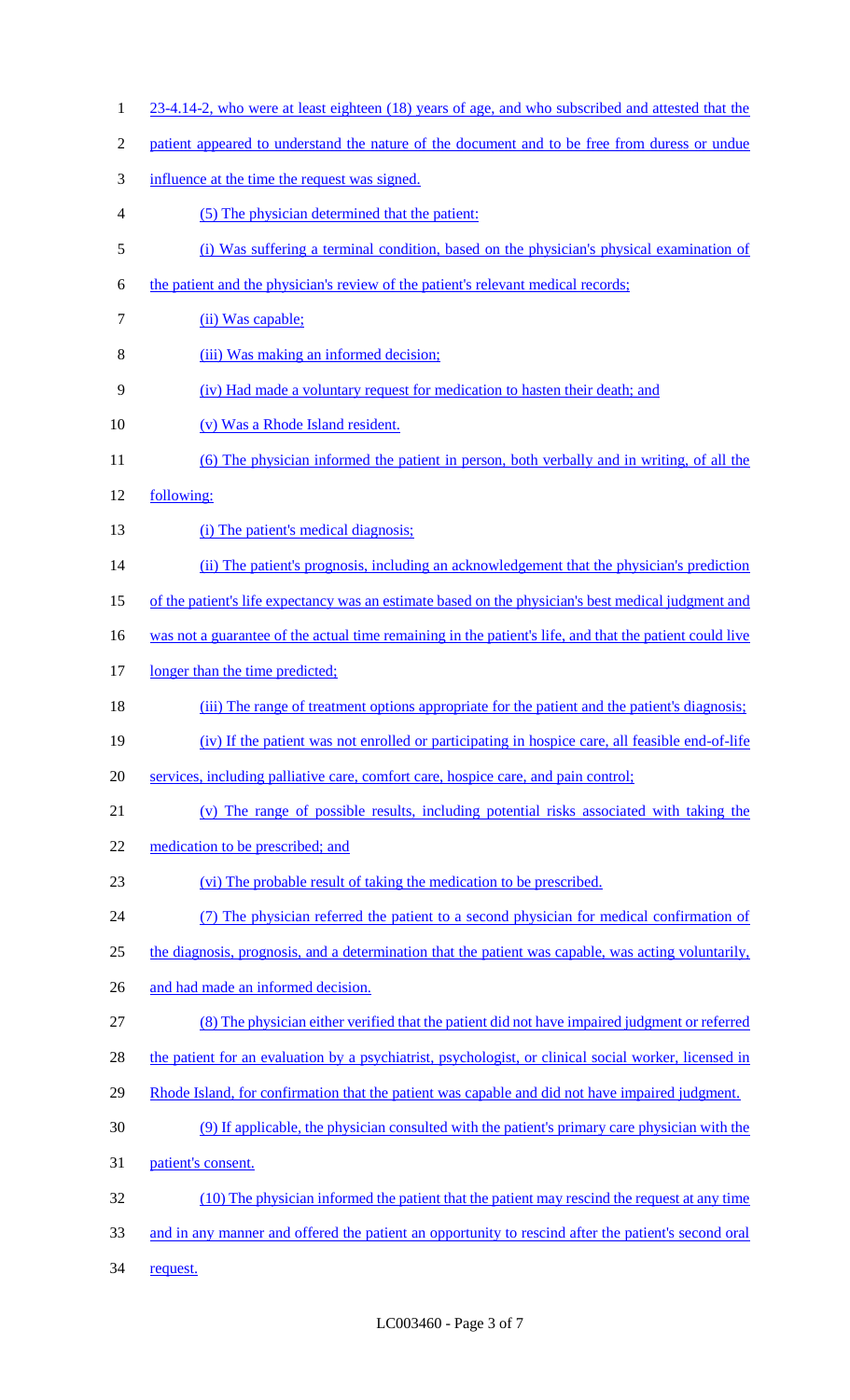| $\mathbf{1}$   | (11) The physician ensured that all required steps were carried out in accordance with this           |
|----------------|-------------------------------------------------------------------------------------------------------|
| $\mathbf{2}$   | section and confirmed, immediately prior to writing the prescription for medication, that the patient |
| 3              | was making an informed decision.                                                                      |
| $\overline{4}$ | (12) The physician wrote the prescription no fewer than forty-eight (48) hours after the last         |
| $\mathfrak s$  | to occur of the following events:                                                                     |
| 6              | (i) The patient's written request for medication to hasten their death;                               |
| $\tau$         | (ii) The patient's second oral request; or                                                            |
| 8              | (iii) The physician's offering the patient an opportunity to rescind the request.                     |
| 9              | (13) The physician either:                                                                            |
| 10             | (i) Dispensed the medication directly, provided that at the time the physician dispensed the          |
| 11             | medication, they were licensed to dispense medication in Rhode Island, had a current Drug             |
| 12             | Enforcement Administration certificate, and complied with any applicable administrative rules; or     |
| 13             | (ii) With the patient's written consent:                                                              |
| 14             | (A) Contacted a pharmacist and informed the pharmacist of the prescription; and                       |
| 15             | (B) Delivered the written prescription personally or by mail or electronically to the                 |
| 16             | pharmacist, who dispensed the medication to the patient, the physician, or an expressly identified    |
| 17             | agent of the patient.                                                                                 |
| 18             | (14) The physician recorded and filed the following in the patient's medical record:                  |
| 19             | (i) The date, time and detailed description of all oral requests of the patient for medication        |
| 20             | to hasten their death;                                                                                |
| 21             | (ii) All written requests by the patient for medication to hasten their death;                        |
| 22             | (iii) The physician's diagnosis, prognosis, and basis for the determination that the patient          |
| 23             | was capable, was acting voluntarily, and had made an informed decision;                               |
| 24             | (iv) The second physician's diagnosis, prognosis, and verification that the patient was               |
| 25             | capable, was acting voluntarily, and had made an informed decision;                                   |
| 26             | (v) The physician's attestation that the patient was enrolled in hospice care at the time of          |
| 27             | the patient's oral and written requests for medication to hasten their death or that the physician    |
| 28             | informed the patient of all feasible end-of-life services;                                            |
| 29             | (vi) The physician's verification that the patient either did not have impaired judgment or           |
| 30             | that the physician referred the patient for an evaluation and the person conducting the evaluation    |
| 31             | has determined that the patient did not have impaired judgment;                                       |
| 32             | (vii) A report of the outcome and determinations made during any evaluation which the                 |
| 33             | patient may have received;                                                                            |
| 34             | (viii) The date, time, and detailed description of the physician's offer to the patient to            |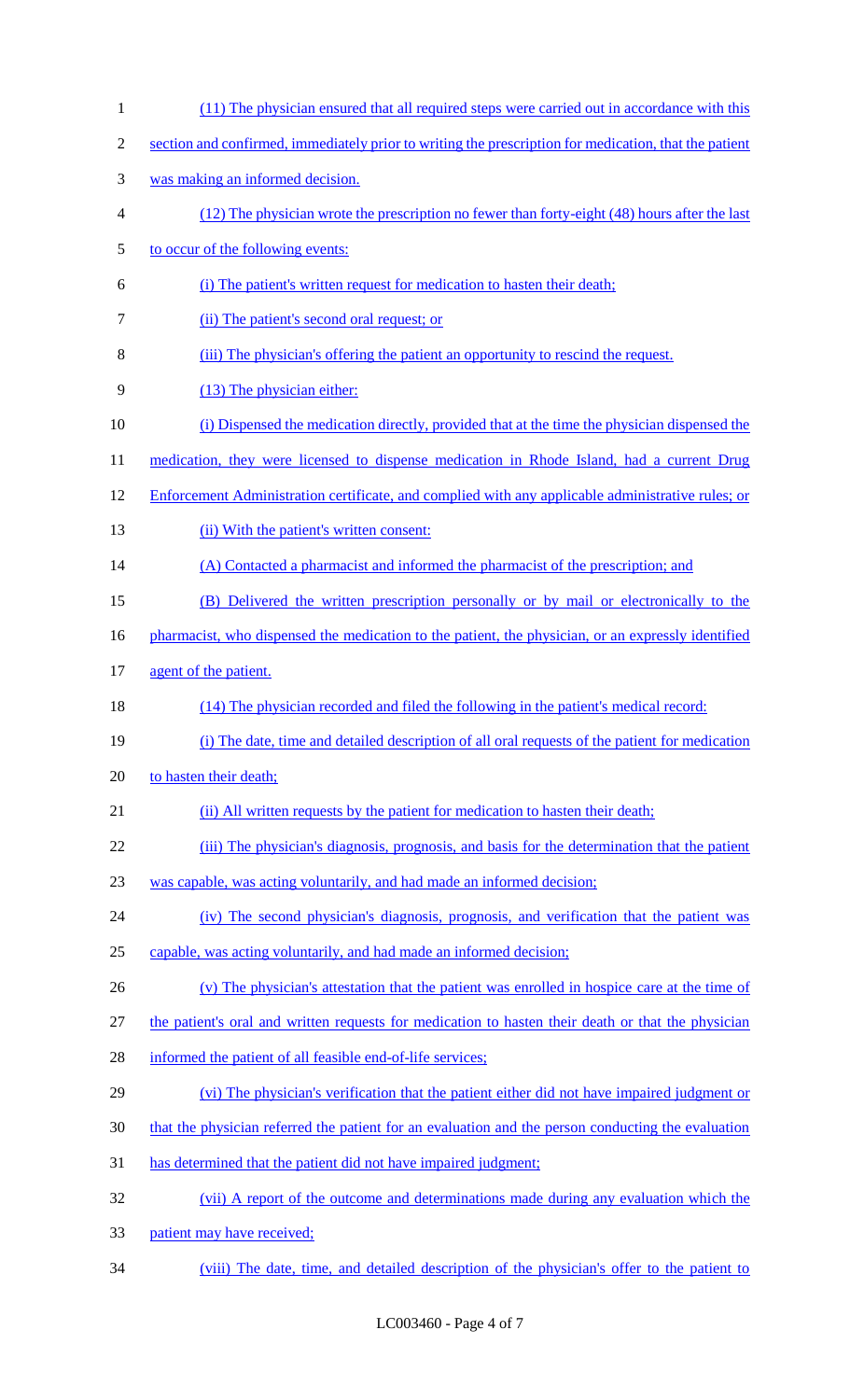- rescind the request for medication at the time of the patient's second oral request; and
- 2 (ix) A note by the physician indicating that all requirements under this section were
- satisfied and describing all of the steps taken to carry out the request, including a notation of the medication prescribed.
- (15) After writing the prescription, the physician promptly filed a report with the
- department of health documenting completion of all of the requirements under this section.
- (b) This section shall not be construed to limit civil or criminal liability for gross negligence, recklessness, or intentional misconduct.
- **23-4.14-4. No duty to aid.**
- 10 A patient with a terminal condition who self-administers a lethal dose of medication shall
- 11 not be considered to be a person exposed to grave physical harm under § 11-56-1, and no person
- 12 shall be subject to civil or criminal liability solely for being present when a patient with a terminal
- 13 condition self-administers a lethal dose of medication pursuant to this chapter, or for not acting to
- 14 prevent the patient from self-administering a lethal dose of medication pursuant to this chapter, or
- for not rendering aid to a patient who has self-administered medication pursuant to this chapter.
- 

#### **23-4.14-5. Limitations on actions.**

- (a) A physician, nurse, pharmacist, or other person shall not be under any duty, by law or 18 contract, to participate in the provision of a lethal dose of medication to a patient.
- (b) A health care facility or health care provider shall not subject a physician, nurse, 20 pharmacist, or other person to discipline, suspension, loss of license, loss of privileges, or other penalty for actions taken in good faith reliance on the provisions of this chapter or refusals to act under this chapter.
- (c) Except as otherwise provided in this chapter herein, nothing in this chapter shall be
- construed to limit liability for civil damages resulting from negligent conduct or intentional
- misconduct by any person.
- **23-4.14-6. Health care facility exception.**
- A health care facility may prohibit a physician from writing a prescription for a dose of
- 28 medication intended to be lethal for a patient who is a resident in its facility and intends to use the
- 29 medication on the facility's premises, provided the facility has notified the physician in writing of
- 30 its policy with regard to the said prescriptions. Notwithstanding the provisions of  $\S$  23-4.14-5(b),
- any physician who violates a policy established by a health care facility under this section may be
- 32 subject to sanctions otherwise allowable under law or contract.
- **23-4.14-7. Insurance policies; prohibitions.**
- (a) A person and their beneficiaries shall not be denied benefits under any life insurance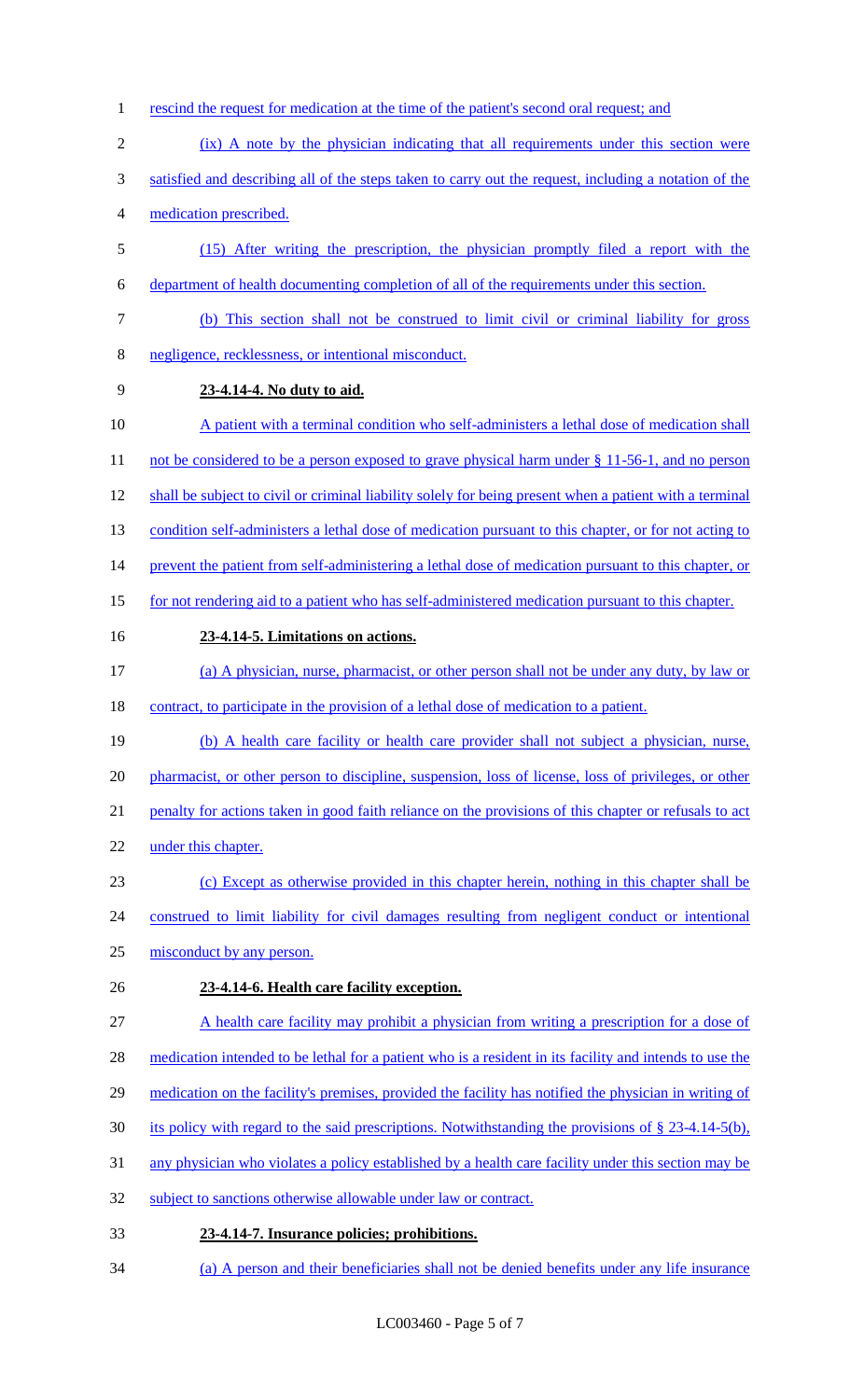1 policy, as defined in § 27-4-0.1, for actions taken in accordance with this chapter. (b) The sale, procurement, or issue of any medical malpractice insurance policy or the rate charged for the policy shall not be conditioned upon or affected by whether the physician is willing or unwilling to participate in the provisions of this chapter. **23-4.14-8. No effect on palliative sedation.** This chapter shall not limit or otherwise affect the provision, administration, or receipt of palliative sedation consistent with accepted medical standards. **23-4.14-9. Protection of patient choice at end-of-life.** A physician with a bona fide physician-patient relationship with a patient with a terminal 10 condition shall not be considered to have engaged in unprofessional conduct under § 5-37-5.1 if: (1) The physician determines that the patient is capable and does not have impaired judgment; and (2) The physician informs the patient of all feasible end-of-life services, including 14 palliative care, comfort care, hospice care, and pain control; and (3) The physician prescribes a dose of medication that may be lethal to the patient; and 16 (4) The physician advises the patient of all foreseeable risks related to the prescription; and (5) The patient makes an independent decision to self-administer a lethal dose of the medication. **23-4.14-10. Immunity for physicians.** A physician shall be immune from any civil or criminal liability or professional disciplinary action for actions performed in good faith compliance with the provisions of this chapter. **23-4.14-11. Safe disposal of unused medications.** The department of health shall adopt rules providing for the safe disposal of unused 24 medications prescribed under this chapter. **23-4.14-12. Statutory construction.** 26 Nothing in this chapter shall be construed to authorize a physician or any other person to end a patient's life by lethal injection, mercy killing, or active euthanasia. Action taken in 28 accordance with this chapter shall not be construed for any purpose to constitute suicide, assisted 29 suicide, mercy killing, or homicide under the law. This section shall not be construed to conflict with section 1553 of the Patient Protection and Affordable Care Act, Pub.L. No. 111-148, as amended by the Health Care and Education Reconciliation Act of 2010, Pub.L. No. 111-152. SECTION 2. This act shall take effect upon passage.

======== LC003460 ========